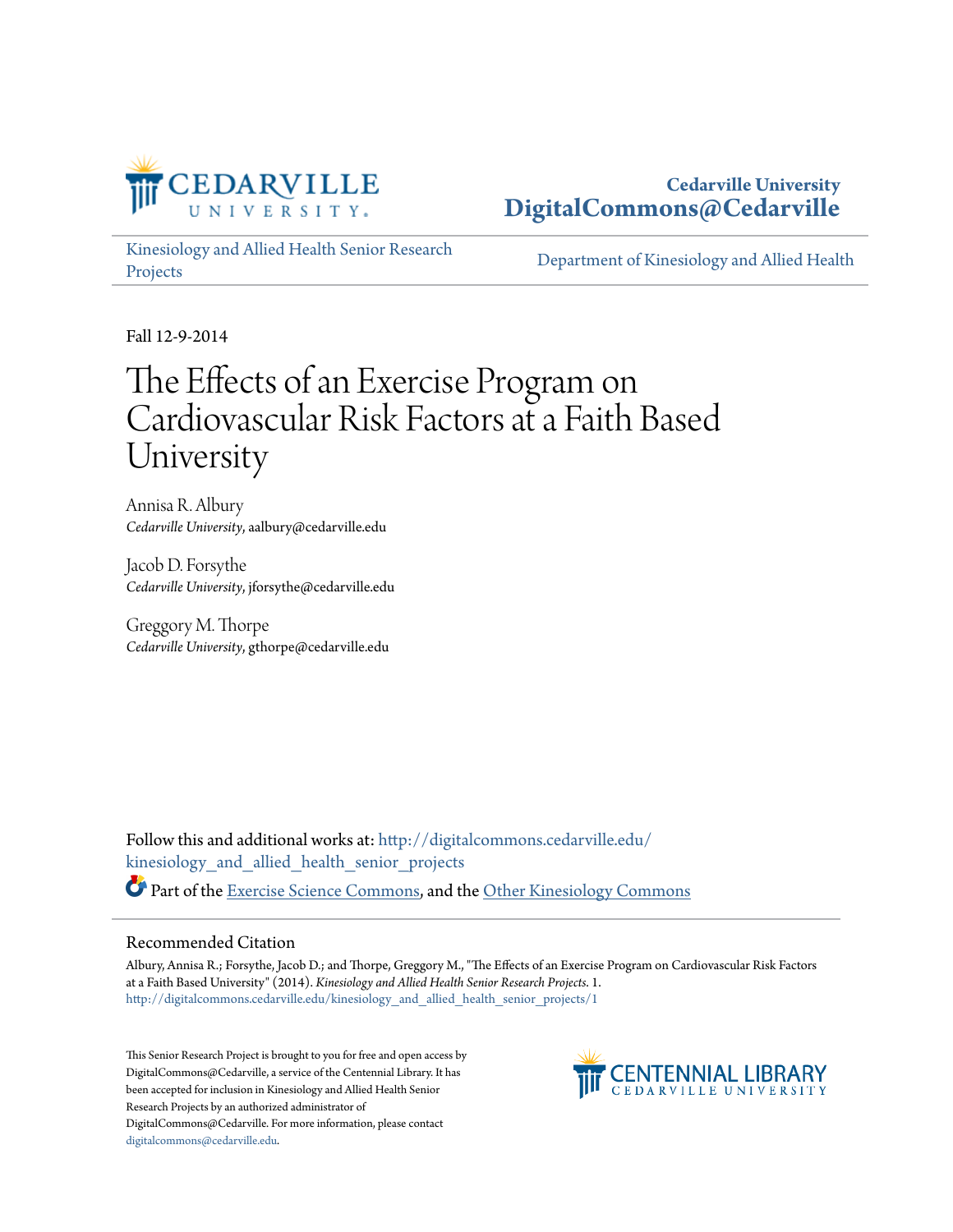#### **Introduction**

According the World Health Organization, physical inactivity is the fourth leading risk factor for global mortality (WHO, 2013). Globally, 6% of deaths are attributed to physical inactivity. This follows high blood pressure (13%), tobacco use (9%) and is equal to high blood glucose (6%). Moreover, physical inactivity is the main cause of approximately 21–25% of breast and colon cancers, 27% of diabetes incidence and 30% of ischemic heart disease burden (WHO, 2013). In an effort to improve the level of physical activity in individuals, studies have been done to determine the type of activity that improves health and has a high adherence rate. The results demonstrate that walking as a mode of exercise improves health and has a very high adherence rate (Dishman, 1994).

One study found that a walking program caused a decrease in total cholesterol, lowered fasting blood glucose and reduced blood pressure in college faculty and staff (Haines, 2007). Due to the rising cost of health insurance and the recent implementation of the Affordable Care Act, many businesses and universities are developing wellness programs in an effort to lower employee healthcare costs. With these recent developments in mind, the purpose of this study was to determine if a walking program would lower cardiovascular risk factors for faculty and staff who adhere to a faith based values lifestyle. Our aim was to use the results of this research to provide a foundation for the future development of a wellness program.

#### **Literature Review**

Companies have become more aware of the rising costs incurred by unhealthy employees and how poor health increases employee sick days and insurance costs. A study by Alexander (2011) looked at the University of Alabama's employee wellness program, "WellBama," which works to improve employees' health status by providing onsite health screenings, health advising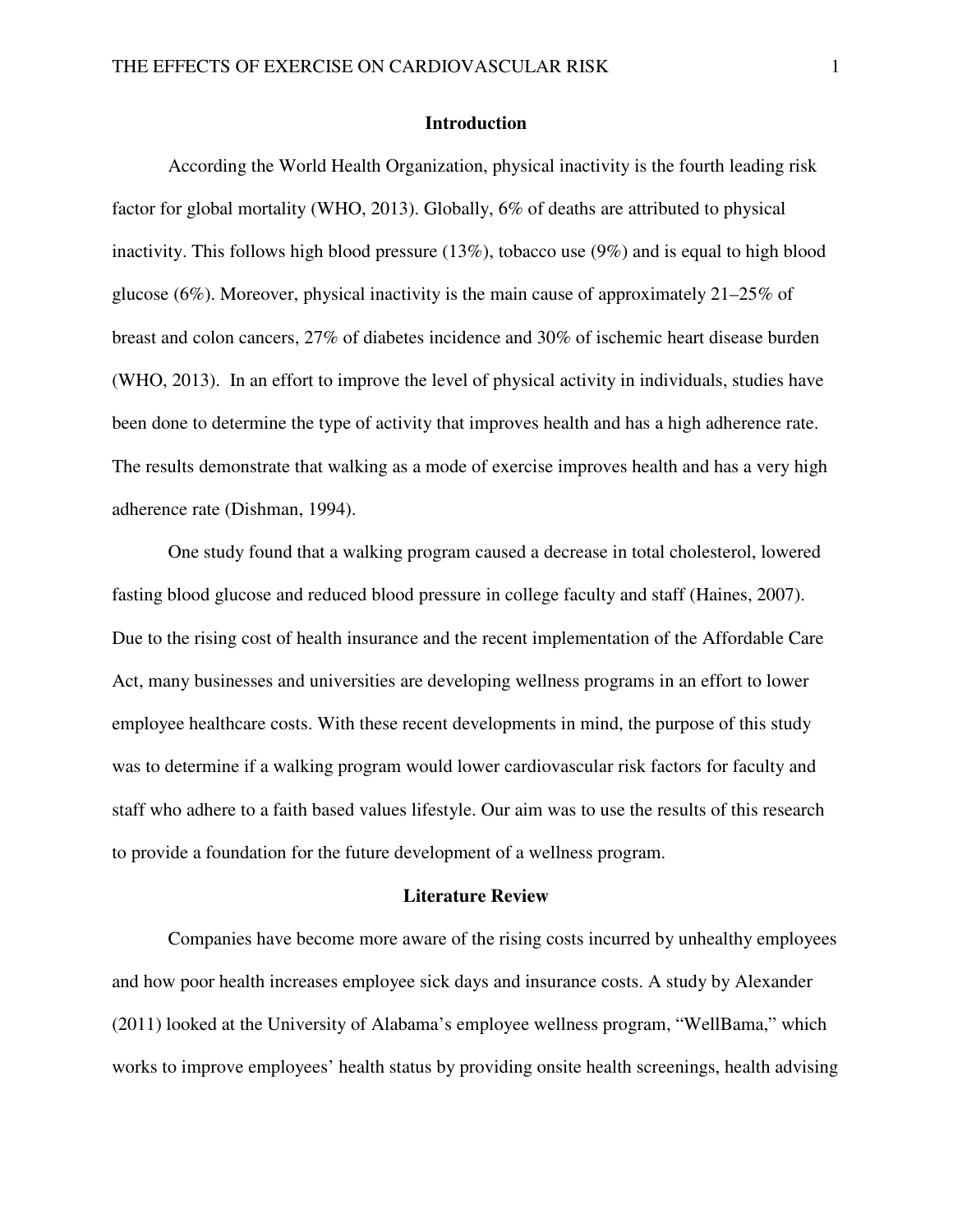sessions and help with monitoring and setting goals (Alexander, 2011). The result of the study showed that employees who incurred the largest healthcare costs were at high health risk in seven categories: depression, stress level, hypertension, body weight, tobacco use, blood glucose, and sedentary lifestyle. The study also found that for every dollar spent toward the corporate wellness programs, employee's medical costs fell \$3.27 (Alexander, 2011).

 A study conducted by Fujieda (2007) that analyzed employees from six Japanese companies concluded that excessive alcohol consumption contributes to increased BMI and hypertension. Current tobacco usage, or usage of tobacco in the recent past, also increased the likelihood of hypertension in participants. Therefore, since participants in our study were nonsmokers and non-drinkers, their risk for obesity and hypertension are lower than that of individuals who drink excessively or smoke.

 Boone-Heinonen (2011) examined a cross-sectional study that looked at the benefits of active commuting (walking or cycling) when compared to driving. For those who actively commuted throughout the study there was improvement in dyslipidemia, triglycerides, diastolic BP, and fasting insulin levels in participants who increased activity by 3,000-5,000 steps. They also found a 8.4% drop in overall medical costs for those participants who had a 3,000-5,000 step increase.

 Brown's (2009) meta-analysis involved 38,231 individuals and determined that 27% of studies included supervised exercise and 80% used motivational or educational sessions. In studies that tracked daily steps, the intervention group averaged 612 more steps per day. Additionally, the study found that exercise interventions reduced the risk of diabetes.

 A study conducted by Mayo (2014) at McGill University Health Center consisted of an eight week walking intervention for advanced cancer patients who experienced extreme fatigue.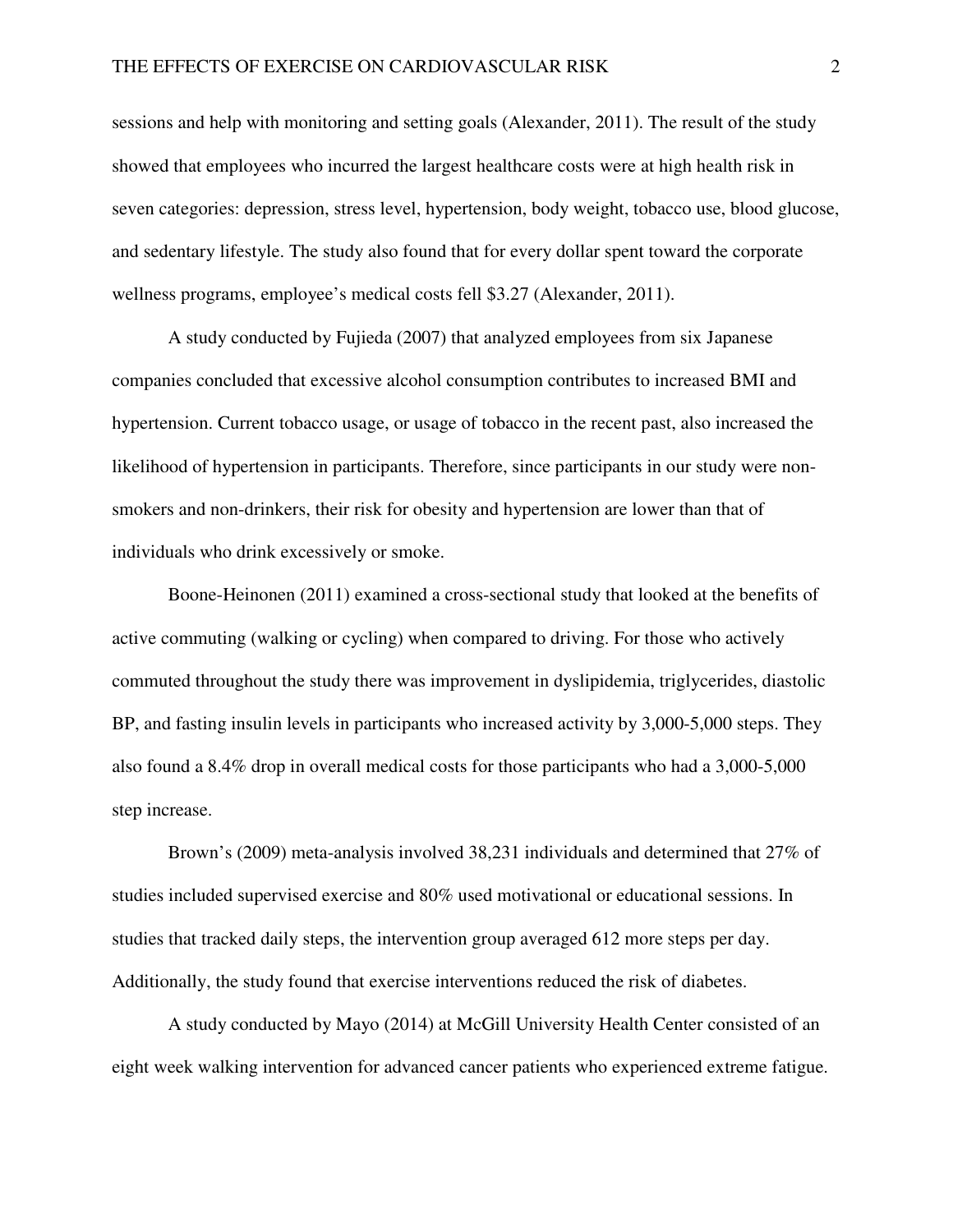This pilot study measured the fatigue level prior to treatment and then gave the participants the option to walk during or after treatment. The researchers looked at two different aspects, physical function, and well-being. It was concluded that patients' physical function measures increased on average by 1.40 (95%CI: 0.41- 4.79) and 2.36 (95%CI: 0.66-8.51) for the well-being measures respectively (Mayo 2014). The researchers hope to further research the benefits of walking for advanced cancer patients with a larger group of participants.

 As demonstrated by these studies, there is strong evidence that employee wellness programs that include walking interventions save money on healthcare costs. Each of these studies has described the numerous benefits of a walking program. However, the known absence of participants who smoke or consume large amounts of alcohol represents a research gap that this study addressed.

#### **Methods**

Before the research and data collection began, the study received IRB approval from the university. Additionally, a grant was obtained to offset various research costs. This grant was used to purchase blood glucose monitors, testing strips and CardioCheck Blood Testing Devices.

Participants were recruited from the faculty and staff at the university. A campus-wide recruitment email was sent out to all faculty and staff and 47 faculty/staff participated in the study. The study consisted of 31 females and 16 males. The mean age of the participants was 49 years old. Of these participants, 73% stated that they exercised on a regular basis at an average frequency of three times per week. Each university employee adheres to a faith-based values lifestyle and does not smoke or drink. It is important to note that the participants did not adhere to this lifestyle exclusively for the purpose of the study, but rather due to the terms of their employment contract. The participants filled out the PAR-Q, a health history questionnaire and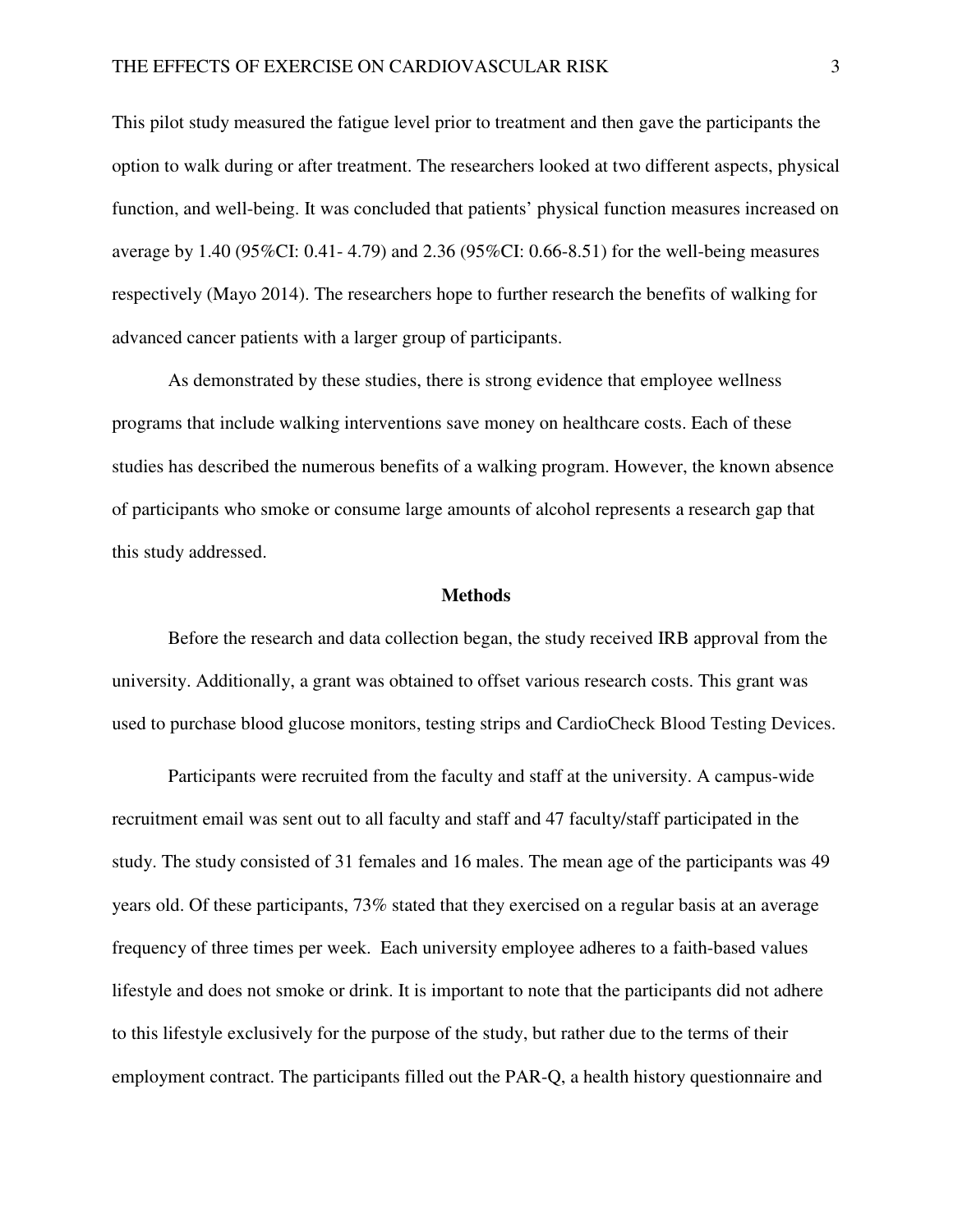an informed consent form. They listed their current medications and the average amount of time they exercised each week.

Subjects reported to the lab for their pre-test measurements which included fasting blood work measurements of total cholesterol, HDL, LDL, glucose, triglycerides, and TC/HDL ratio. Additional measurements included resting blood pressure and a waist circumference measurement. Participants were then instructed to exercise for at least 30 minutes a day, four days a week for 12 weeks. While walking was the recommended form of aerobic activity, subjects were allowed and encouraged to participate in the aerobic activities of their choice. Participants self-reported their aerobic exercise frequency online throughout the study. At the end of 12 weeks, participants returned to the lab for their post-test measurements. Each participant's biometrics were retaken after the exercise intervention and compared to the baseline data.

#### **Results**

IBM's SPSS version 22 was used to analyze the data. The baseline and post-intervention data were compared using a repeated measures analysis of variance (ANOVA). The repeated measures ANOVA compared the baseline and post-test data for fasting glucose, waist circumference, triglycerides, total cholesterol, LDL, HDL, TC/HDL ratio, systolic blood pressure and diastolic blood pressure. For each statistical test, the alpha level was set at  $p=0.05$ .

Participants logged their exercise activity online. The exercise recommendation was a total of 48 days during the intervention. On average, the participants logged 49 days of exercise over the 12 week program, indicating a high adherence rate in those who completed the exercise intervention. According to the online exercise logs, 57% of participants completed at least the recommended 48 days of exercise. Comparing this adherence rate to other studies is difficult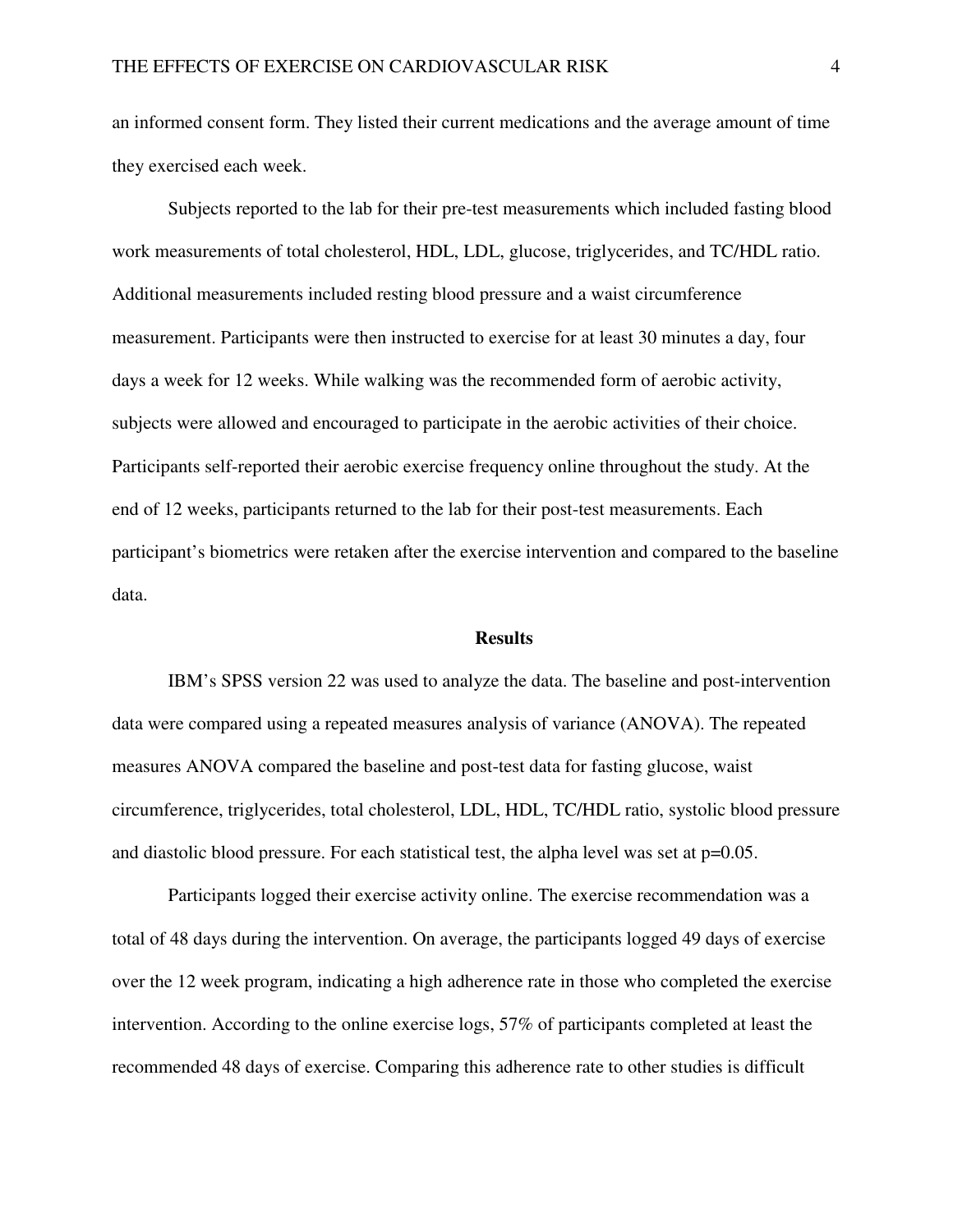because previous exercise interventions for university faculty and staff measured adherence with a pedometer and did not record how many days participants exercised. Nonetheless, since 57% of the participants logged the recommended amount of exercise, and since the mean amount of exercise exceeded the recommended amount of exercise, adherence to the program was satisfactory. The participants' high exercise volume during the intervention produced the positive biometric changes observed. Since most participants exercised on a regular basis before the 12 week program, exercising four days a week was not a significant lifestyle change for most. This factor positively contributed to the high adherence rate observed in the study.

Overall, the subjects' biometrics improved over the course of the 12 week intervention. Though most measured risk factors only tended towards improvement, both blood pressure measurements demonstrated statistically significant improvement. The test group's mean systolic blood pressure dropped from 123 mm Hg before the exercise intervention to 114 mm Hg after the 12 week program while the group's mean diastolic blood pressure improved approximately 7 points, dropping from 83 mm Hg to 76 mm Hg. The improvement in systolic blood pressure was unquestionably significant ( $p=0.00008$ ) while a clearly significant diastolic change was also observed (p=0.001). The data also indicated small improvements in total cholesterol, triglycerides, fasting glucose, and waist circumference. Total cholesterol improved slightly, decreasing from 164.0 mg/dL to 159.1 mg/dL over the course of the study (p=0.255). Likewise, fasting glucose decreased a very small amount, from 103.7 mg/dL to 103.1 mg/dL (p=0.806). Triglyceride levels improved by 13.0 mg/dL during the exercise intervention ( $p=0.138$ ). An improvement in mean waist circumference (34.6 inches to 34.1 inches) also approached statistical significance (p=0.132). HDL significantly decreased during the course of the study,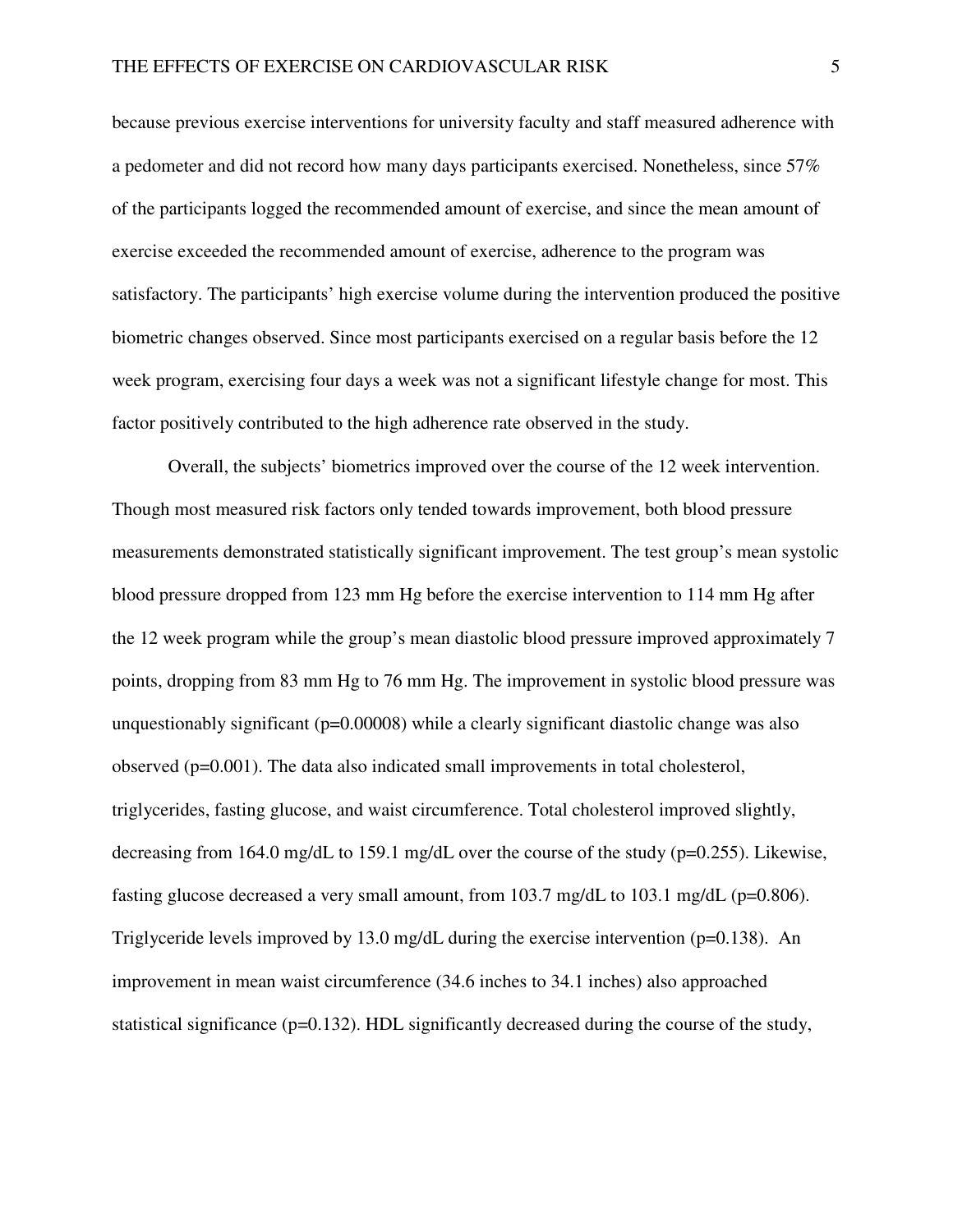|                                         | Pre-test | Pre-test $\sigma$ | Post-test | Post-test $\sigma$ | Significance |
|-----------------------------------------|----------|-------------------|-----------|--------------------|--------------|
| <b>HDL</b>                              | 52.70    | 15.388            | 49.26     | 15.514             | $0.028*$     |
| <b>LDL</b>                              | 94.88    | 33.08             | 96.88     | 37.69              | 0.720        |
| <b>Total Cholesterol</b>                | 163.98   | 31.29             | 159.11    | 40.23              | 0.255        |
| <b>Fasting Glucose</b>                  | 103.66   | 17.157            | 103.09    | 17.705             | 0.806        |
| Systolic BP                             | 123.34   | 16.411            | 113.74    | 11.182             | $0.000081*$  |
| Diastolic BP                            | 82.72    | 13.31             | 75.85     | 8.68               | $0.00096*$   |
| Triglycerides                           | 104.45   | 59.71             | 91.45     | 48.63              | 0.138        |
| <b>TC/HDL Ratio</b>                     | 3.379    | 1.166             | 3.440     | 1.129              | 0.614        |
| <b>Waist Circumference</b>              | 34.60    | 5.44              | 34.13     | 5.31               | 0.132        |
| $*$ indicates significance ( $p<0.05$ ) |          |                   |           |                    |              |

contrary to the findings of previous research (Kodama, 2007). The unusual HDL results were likely caused by measurement error. Chart A summarizes that statistical results of the study.

Chart A

Of the 64 participants who began the study, 47 completed the exercise intervention, representing an attrition rate of 26.6%. Considering the high rate of dropout with most exercise programs and the importance for participants to motivate themselves, the attrition rate was neither surprising nor unexpected. Since participants who dropped out could not be contacted for post-intervention testing, exit interviews were not conducted to determine causes of dropout.

#### **Discussion**

The results from the study offer compelling evidence for the effectiveness of a low to moderate intensity walking program in improving health and lowering cardiovascular risk factors in non-smoking, non-drinking university faculty and staff. Unlike some exercise interventions that target sedentary individuals, this study primarily consisted of regularly exercising adults.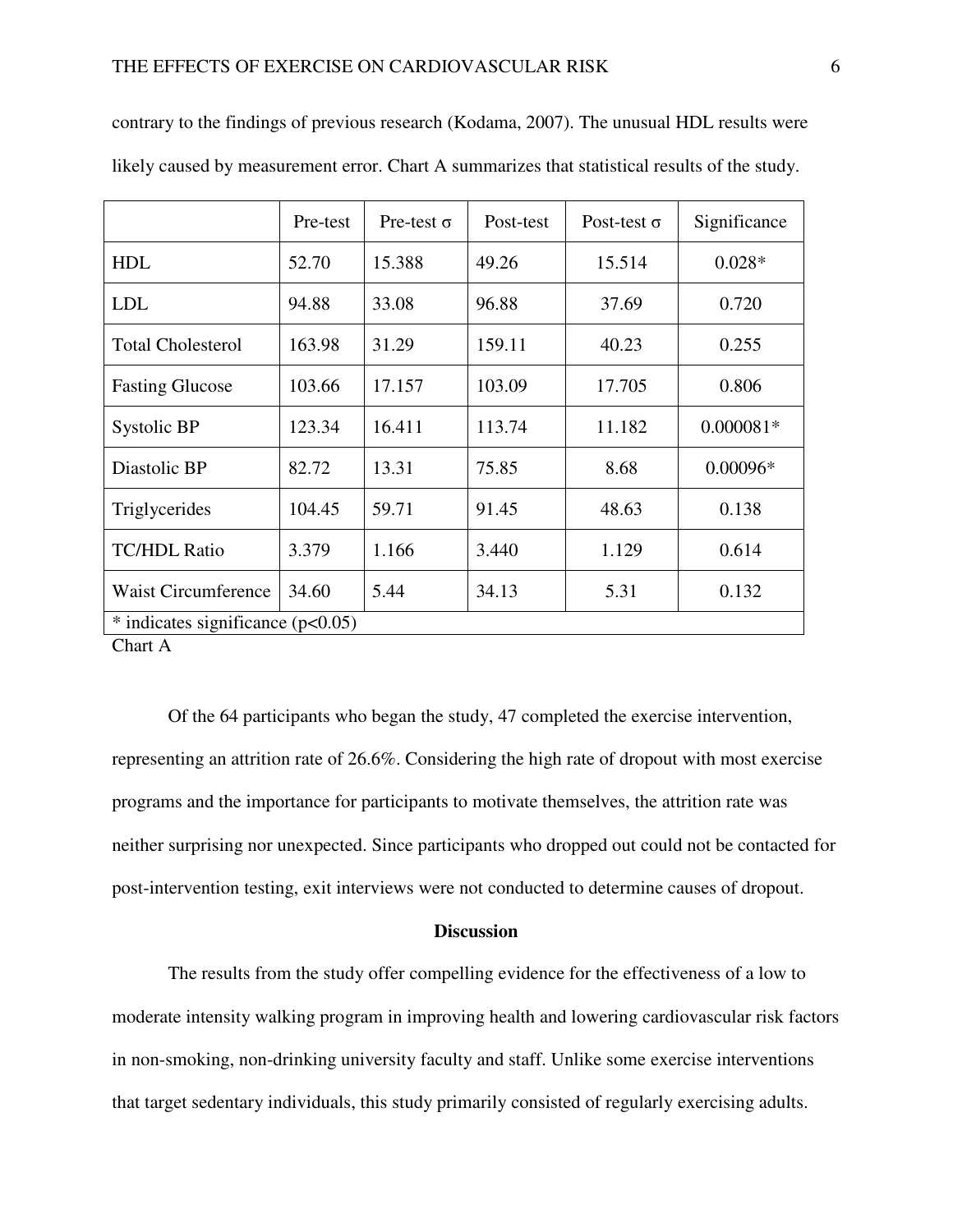73% of participants reported exercising at least once per week before the study, and these participants exercised an average of 3 days per week. The results of this study indicate that even for non-drinking, non-smoking university employees who exercise several times per week, a walking program is beneficial for lowering blood pressure and potentially improving other biometrics related to cardiovascular health. Likely, a lengthier or more intense exercise intervention would have produced greater biometric changes and more statistically significant health improvements.

The study was not without limitations. First, the relatively high attrition rate, approximately a quarter of the participants, indicates that a fair percentage of individuals may be unable to complete even a low-intensity exercise program. Also, since the subjects neither smoke nor drink, the findings can only be accurately applied to individuals with similar lifestyles. Finally, multiple factors caused several outliers in the data. While measurement error likely explains most of the outliers, one woman went off of her cholesterol medication during the study, causing her post-test numbers to be much higher than her baseline, even though she was healthier after completing the program.

Despite the study's limitations, its findings strongly support to the implementation of university health and wellness programs that include walking programs. If faculty and staff who have fewer risk factors (i.e. not smoking and not drinking) benefit from a 12 week walking program, greater improvements could be expected in individuals with more risk factors. Additionally, in order to comply with the American College of Sports Medicine (2013) current guidelines for aerobic exercise, participants would have needed to exercise at a moderate intensity for at least 150 minutes a week. Therefore, more significant benefits are expected if individuals exercised for longer than 30 minutes, more than 4 days per week, or used an exercise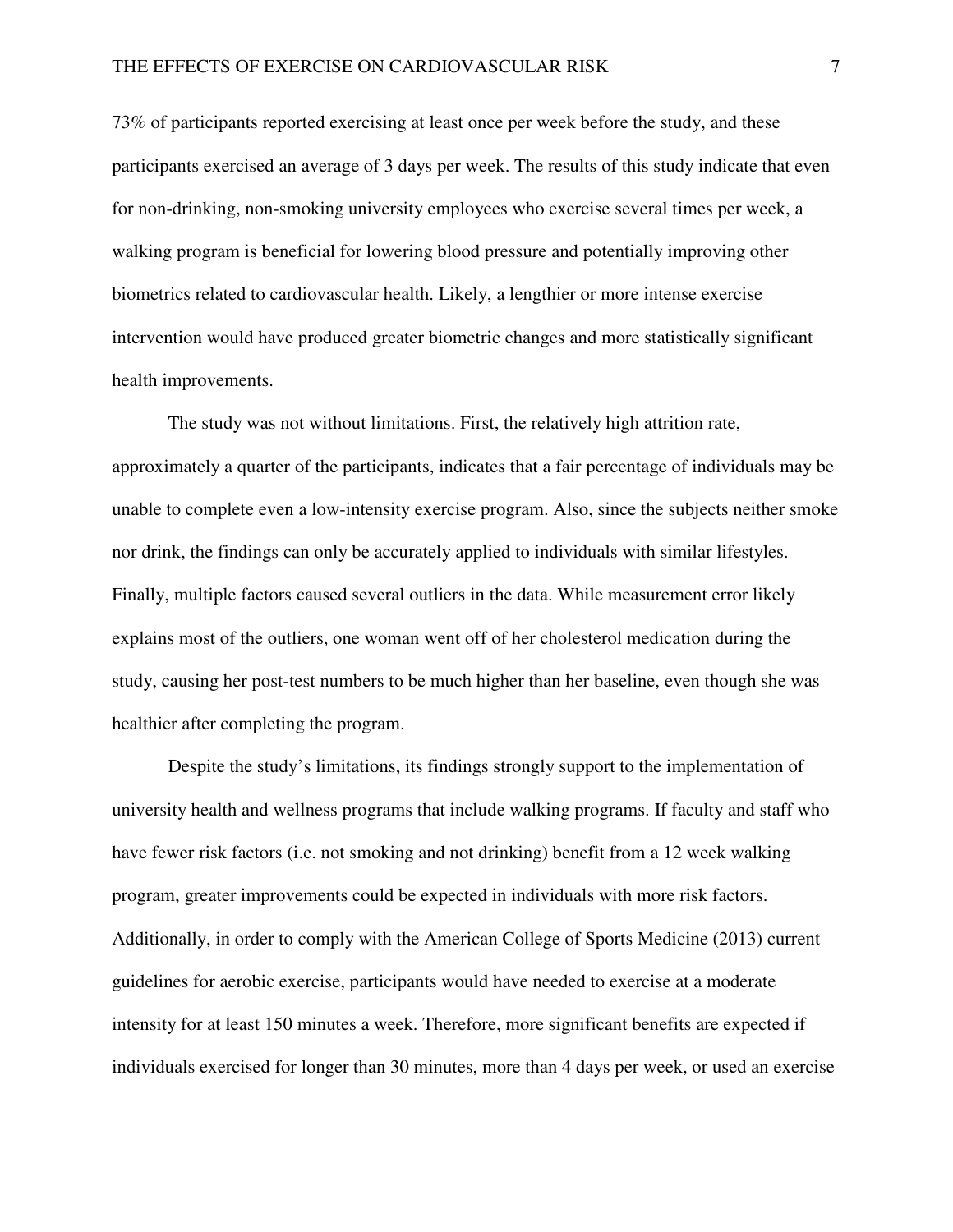mode of a higher intensity than walking. Nonetheless, the results of this study indicate the effectiveness of a short-term walking program for improving health and biometrics for cardiovascular risk among faculty and staff at a faith-based university.

## **Future Research**

 Future studies could include a longer intervention period, such as an exercise intervention spanning two semesters (approximately 30 weeks) instead of just one. This would enable researchers to more accurately determine the long-term effects of an exercise intervention. Also, testing a larger population in a similar study would increase the validity of the findings. The minimum amount of exercise could be increased by increasing the frequency, time, or intensity of exercise. Moderate to vigorous exercise intensity could be required. When future studies are conducted, more social support such as weekly meetings should be required to increase program adherence (Resnick, 2002).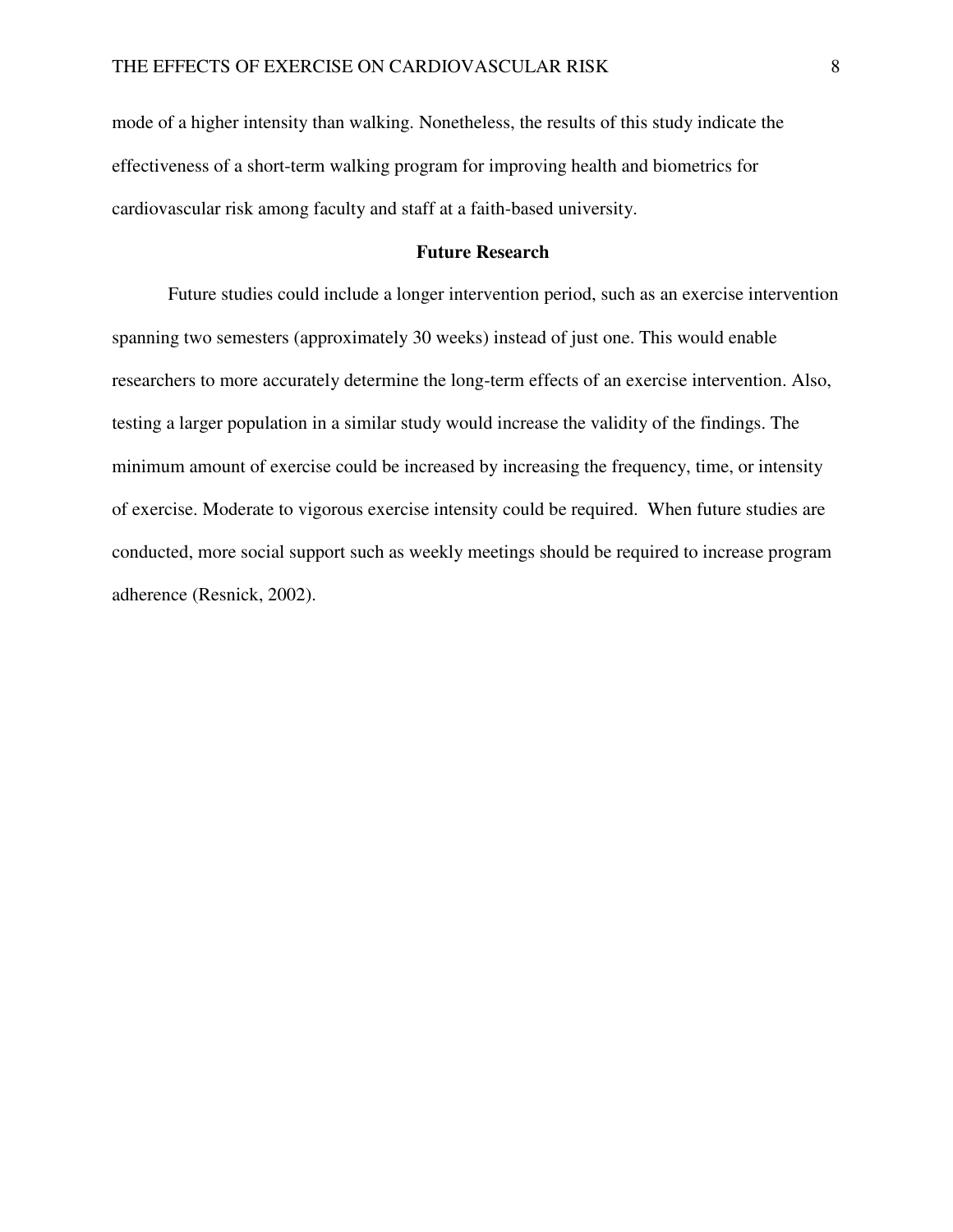#### **References**

- Alexander, C.K., Carter, M.R., Kelly, R.C., Holmes, L.M. (2011). A Collaborative University Model for Employee Wellness. *Journal of American College Health,* 59.8, 761-763.
- American College of Sports Medicine, (2013). Retrieved from http://www.acsm.org/about-acsm/media-room/news-releases/2011/08/01/acsm-issuesnew-recommendations-on-quantity-and-quality-of-exercise
- Boone-Heinonen, J., Murphy, M.H., Murtagh, E.M., (2010). Walking-The First Steps in Cardiovascular Disease Prevention. *Curr Opin Cardiol,* 25.5, 490-496.
- Brown, L.M., Conn, V.S., Cooper, P.S., Hafdahl, A.R., Lusk, S.L. (2009). Meta-Analysis of Workplace Physical Activity Interventions. *American Journal of Preventative Medicine,* 37.4, 330-339.
- Dishman, RK. Advances in Exercise Adherence. Champaign, IL: Human Kinetics; 1994.
- Fujieda, Y., Kinoshita, F., Miura, K., et. al. (2007). Effect of a 4-Year Workplace-Based Physical Activity Intervention Program on the Blood Lipid Profiles of Participating Employees: The High-Risk and Population Strategy for Occupational Health Promotion Study. *Atherosclerosis,* 197, 784-790.
- Haines, D., Davis, L., Rancour, P., et al. A Pilot Intervention to Promote Walking and Wellness and to Improve the Health of College Faculty and Staff. J Am Col Health. 2007; 55:219-225.
- Kodama, S., Tanaka, S., Saito, K., et al. (2007). Effect Of Aerobic Exercise Training on Serum Levels Of High-Density Lipoprotein Cholesterol: A Meta-analysis. *Archives of Internal Medicine,* 999-1008